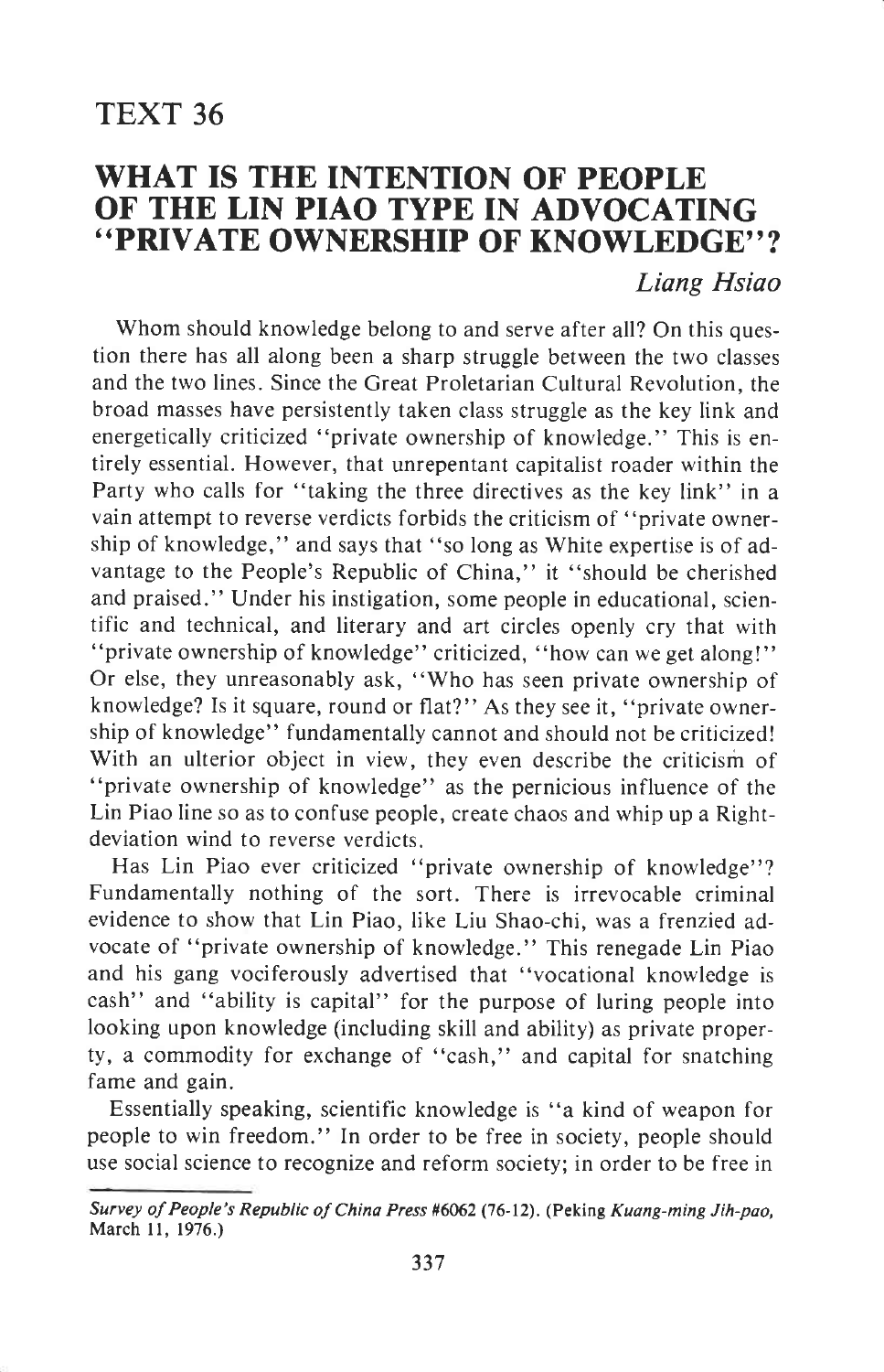the natural world, they should use natural science to recognize and reform nature. When Engels spoke of Marx, he said: "He first looks upon science as an effective lever of history and a revolutionary force of highest significance. Furthermore, he is making use of science precisely as such a force. As he sees it, here lies the use of the vast knowledge he has mastered-especially knowledge of all spheres bearing on history." (Collected Works of Marx and Engels, Vol. XIX, pp. 372-373.) This attitude of the revolutionary teacher to scientific knowledge makes us clearly see how despicable is the soul of people of the Lin Piao type in advocating "private ownership of knowledge"!

Knowledge comes from the people. In socialist society the opportunities, expenses and conditions for people to study are all provided by society. It is natural that "the results created by complicated labor, that is, things of greater value, should also belong to society." (Selected Works of Marx and Engels, Vol. III, p. 241) Therefore, all revolutionary people, including the revolutionary intellectuals, have only the obligation to serve the people, but never the right to bargain with the people. Today, the broad masses of worker-peasant-soldier students sonorously cry: "It is the people who send me to university, and I go to university for the people." Many college students "come from and go back to the communes." This revolutionary action that knows no precedent is the best criticism of "private ownership of knowledge" and "studying in order to become officials," and is also the most effective restriction on bourgeois rights.

It must be pointed out that the taking of knowledge as private property and commodity is not any invention of the Lin Piao type of "genius," but a reflection of the private ownership of the means of production and the commodity economy of the past several thousand years. The slave-owner class and the reactionary feudal landlord class once vociferously publicized that "there is emolument in learning" and that "literary and military skills are acquired for sale to the imperial household." Confucius even compared himself to the "fine jade" and loudly cried: "For sale! For sale! I am for sale!" He even wanted to auction himself also to the slave-owning rulers at the higher level. The bourgeoisie turned everything into the commodity and further made <sup>a</sup> commodity of knowledge. Lin Piao and company publicized that "vocational knowledge is cash" and that "ability is capital," thus fully exposing their capitalist soul. This and the Soviet revisionist Kirov's clamor that "knowledge" is "stable and reliable wealth" are songs sung with the same excellence and are almost the same. The profitgrabbing nature of the bourgeoisie and the avarice of the upstarts constitute the class origin of private ownership of knowledge and knowledge as a commodity advocated by people of the Lin Piao type.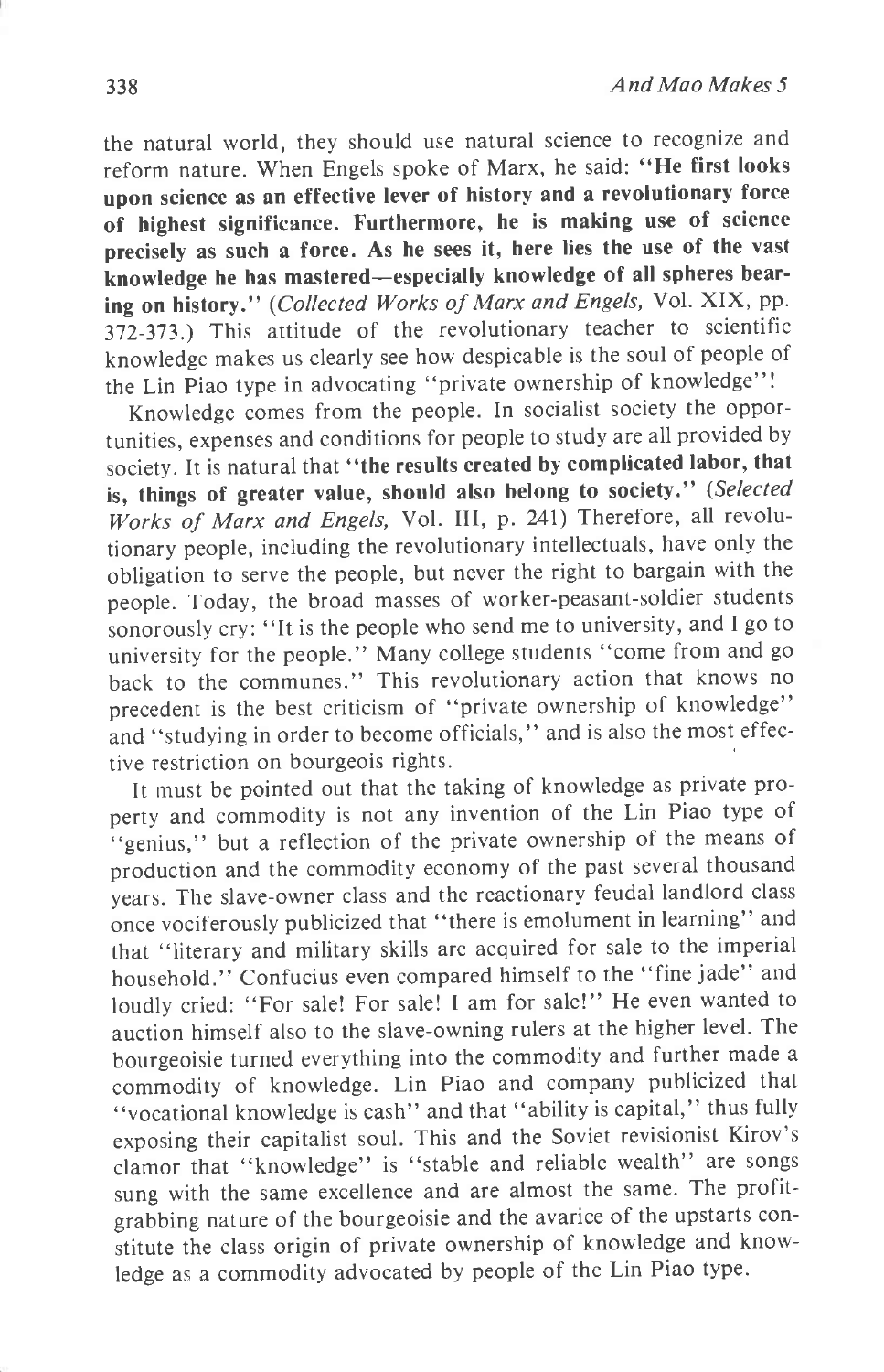The socialist society still practices the commodity system and there are still bourgeois rights. This economic base makes the dissemination of these fallacies possible. The reactionary essence of this trash wildly peddled by people of the Lin Piao type lies in their desire to submerge scientific knowledge in the ice water of egoism, to resist Chairman Mao's instruction that the intellectuals must be integrated with the workers and peasants, and to sabotage the turning of intellectuals into revolutionaries and laborers.

What is more, Lin Piao also wrote on a brilliant Marxist book this iargon: "The kind of merchandise the masses want to buy at the political store applies to the study of Marxist-Leninist works--method of study." Look! In the eyes of Lin Piao, Marxism-Leninism has also become a "commodity." The study of books by Marx, Lenin and Chairman Mao actually means the selection and purchase of "commodities" in the "political store." This rare teaching material by negative example enables us to see more clearly the repulsive features of this political swindler and commodity fetishist. He cried at the top of his voice that "flexible study for flexible application" or "proper study is something that gains enormous profit out of small capital investment." Actually he wanted to use it to practice political speculation on a large scale and to undermine the study of Marxist-Leninist works and Chairman Mao's writings by the masses, so that he could take over control and seize power for pushing the line of regression and restoration based on "subduing one's self and turning to propriety." So long as it was "profitable" to them, they were ever ready to trade away principle until they betrayed the revolution and the country and capitulated to the enemy. This was the dirty deal made by "Lin's Store."

The vilification and attack of the renegade do not impair in the least the brilliance of Marxism! The proletariat and the revolutionary people study and read seriously because our struggle needs Marxism. At present, the broad masses of cadres and the people exert themselves in the study of the theory of the dictatorship of the proletariat and some Marxist philosophy, in the discussion and criticism of Water Margin, and in striking back at the Right-deviation wind to reverse verdicts. They take class struggle as the key link for the purpose of better carrying out Chairman Mao's revolutionary line and solving this fundamental question of combating and guarding against revisionism and consolidating the dictatorship of the proletariat.

The advocates of the Right-deviation wind to reverse verdicts oppose the employment of college graduates as workers and peasants and maliciously attack the principle of "from the commune, back to the commune" and of allotment of work points without paying wages. The reason is nothing more than that in this way the tradition of the ex-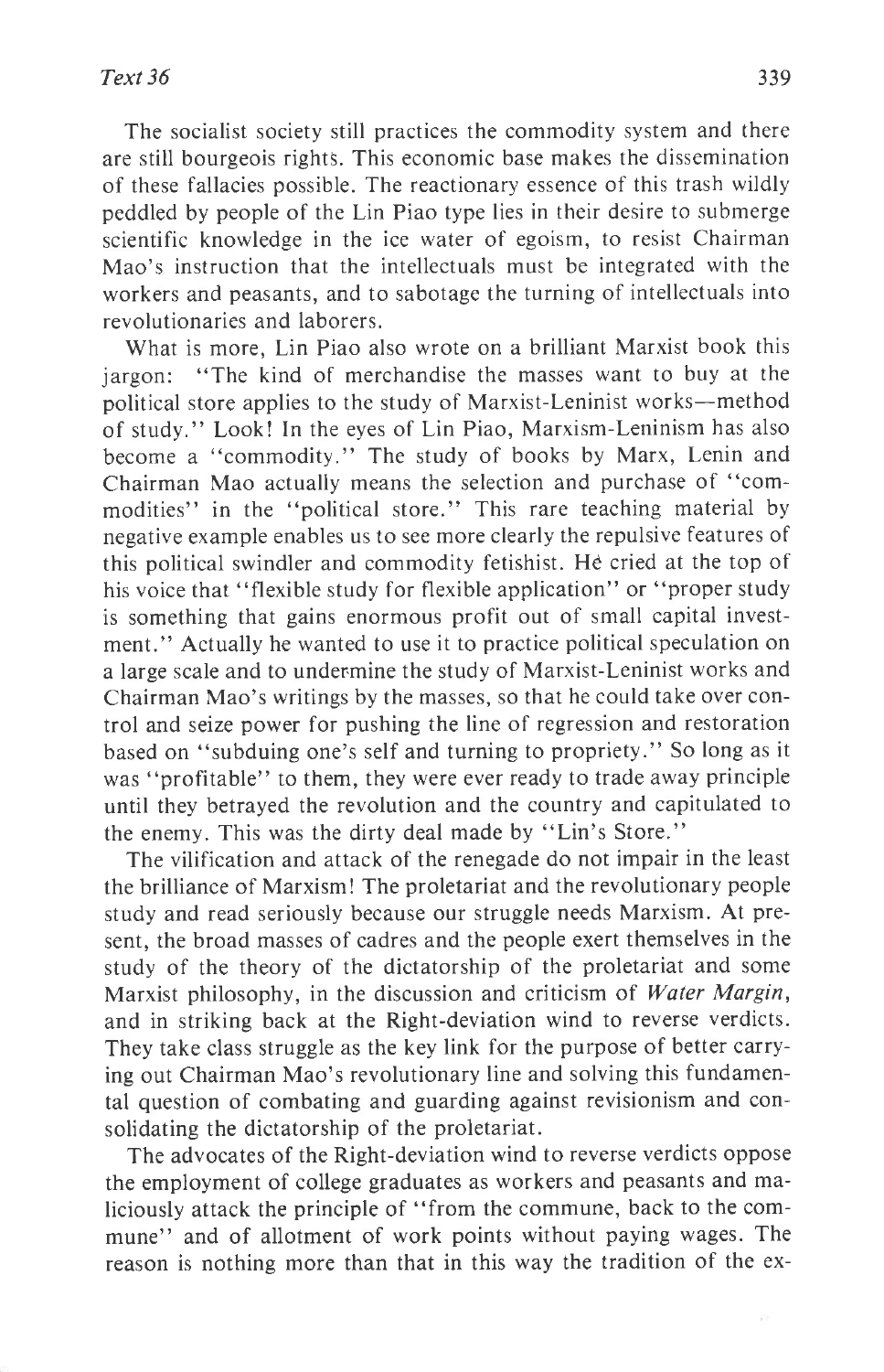ploiting classes based on "want in farming and emolument in learning" and "vocational knowledge is cash" will be fundamentally shattered and the channel to "private ownership of knowledge" will be blocked. In his attitude toward Marxism-Leninism, that unrepentant capitalist roader within the Party also waves the red flag to oppose the red flag and cast forth "taking the directives as the key link" to oppose taking class struggle as the key link and the basic line of the Party. The vital essence of this is to restore capitalism. To him, the "study of theory" is like the signboard of a shop or the "trade mark" for peddling the trash of the theory of the dying out of class struggle and the theory of productive forces. It can be seen that on these fundamental questions it is none other than he himself who is a true disciple of the Lin Piao line in opposing Marxism and practicing revisionism.

II

In the socialist society under the dictatorship of the proletariat, the advocacy of private ownership of knowledge by people of the Lin Piao type is bound to usher the capitalist principle of commodity exchange into the ideological and cultural sphere to endanger the revolutionary cause of the proletariat. One of the examples of their nonsense is the saying that "I sell my knowledge when paid by the students."

More than 2,000 years ago, Confucius confessed that "I will not deny instruction to those who come with tuition fees." To him, there was a relationship of buying and selling between the students and the teachers. Those who could afford to produce ten strips of dried meat naturally were not the slaves who had not even personal freedom. The bourgeoisie declared that all citizens were completely equal, but as Lenin said, "Class schools fundamentally do not offer secondary education to those who are not in position to pay for their tuition and teaching material fees as well as board and lodging for the whole school term." (Collected Works af Lenin, Vol. II, p. a05) This shows that this kind of education based on "my selling knowledge when paid by the students" has always been for training men of ability of the exploiting classes for serving their reactionary rule. Lin Piao and company publicized the buying and selling of education for the purpose of resisting the revolution in education and turning the school which should be a tool of the dictatorship of the proletariat once again into the "money-making school" of the bourgeoisie which bought and sold knowledge so as to undermine our great cause of bringing up successors to the proletarian revolution.

Capitalist commodity exchange commonly practices pricing and according to grade. The implementation of this principle in cultural and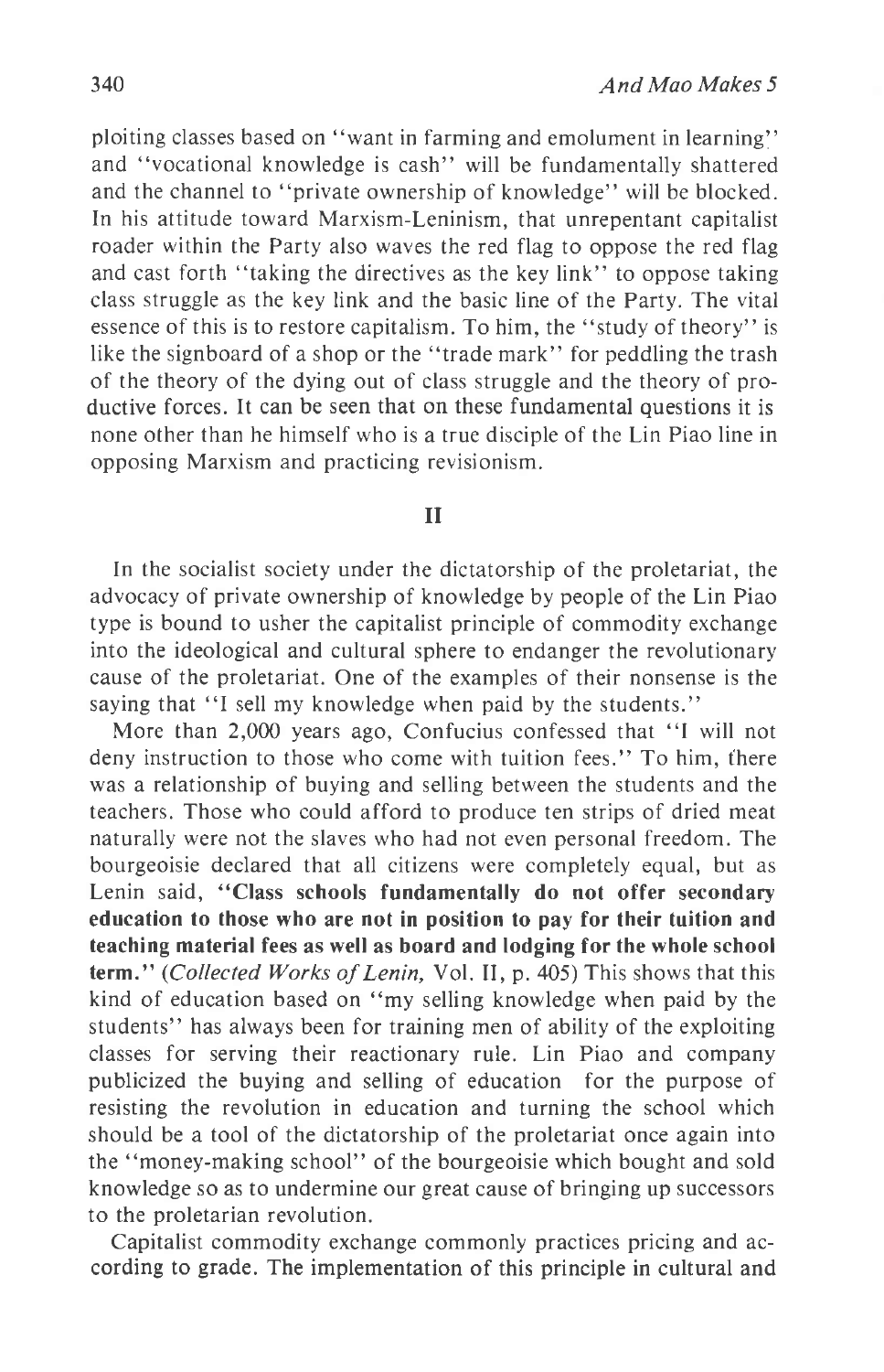educational circles is bound to look upon the intellectuals as a commodity. By promoting the "three-famous" and "three-high" principle, didn't Liu Shao-chi mean that the intellectuals should strive to turn themselves into "goods of well-known brands" so as to fetch "higher prices"? Lin Piao and company also took this course of action. They brought in the business logic of the western bourgeoisie that "it always pays to buy knowledge at a high price," added to it the reactionary craft of the confucian school, and wanted to use "high prices" in the form of "high office," "high salary" and "great power" to buy over their needed intellectuals. Confucius cried that "the superior men hate to die without making themselves known." Lin Piao and company vociferously advocated the idea of becoming famous and an expert. They interpreted the old proverb, "The peach and plum trees are dumb, but trails automatically appear under them," as follows: "Those with true learning will become well known like the peach and plum trees which though dumb are beautiful and laden with fruits, and people coming to see them will beat tracks leading to them." So it appears that anyone with knowledge will spread its fragrance far and wide and become well-known thoughout the country; he can trade with the working people for "rich remuneration and special treatment."

Look at that unrepentant capitalist roader within the Party. Before the Great Cultural Revolution, he energetically stood for vocational work in command and stated that "technical cadres must mainly be evaluated according to their technical skill" and that the "promotion" and "selection" of engineers "should mainly be based on their vocational and technical conditions." ln 1974 he also said that "the barefoot doctors have little knowledge at the beginning and can only treat some common diseases, but after a few years they will wear straw sandals because they have more knowledge, and after a few more years, they will put on cloth shoes." According to this logic, when they have stili more knowledge, they will wear leather shoes, "ride in special coaches and feed on special meals"! What else is this if not for maliciously attacking such a revolutionary new thing as the barefoot doctors, continuously publicizing "private ownership of knowledge," and evaluating social standing according to knowledge? Evidently, people like Liu Shao-chi and Lin Piao are pushing an out-and-out counterrevolutionary revisionist line here in a vain attempt to exercise dictatorship over the proletariat in the ideological and cultural sphere.

This line severely corrupts the soul of the intellectuals. Due to pursuit of fame and gain, it is inevitable that some people will not go to serve the people and can only become educated sharks struggling for fame at court and gain in the market. These people have no correct political orientation. They look upon their proficiency in vocational work and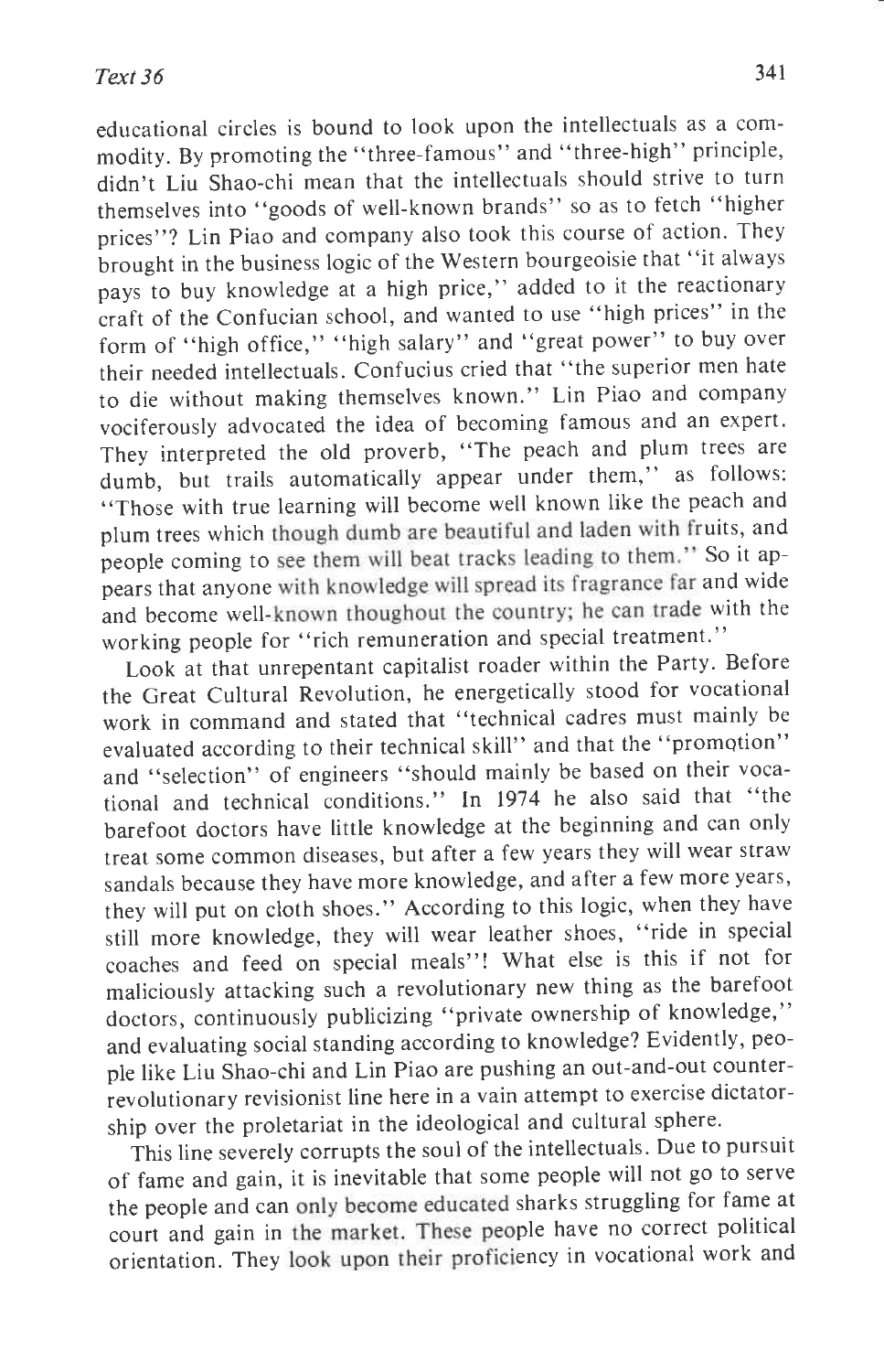technical skill as means to uplift themselves. They either regard themselves as a rare commodity which can be hoarded for sale at the right price, or behave as Tso Chung-ho in Breaking with Old Ideas who "comes to join the revolutionary force with culture as capital" to trade for a "discount certificate." They even behave like those intellectuals whom had been strongly denounced by Engels: "As a rule, they look upon the bourgeois university as the Saint Cyr Military Academy of socialism, and think that a student from it will have the right to join the Party ranks with the title of an army officer or even the title of <sup>a</sup> general." (Selected Works of Marx and Engels, Vol. IV, p. 476) Before the Great Cultural Revolution, many among the intellectuals had come to the brink of revisionism, and some even had fallen or rotted away. Going back to the origin, wasn't this due to the revisionist line?

This line severely hampers the development of science and culture. Because they are interested in personal fame and gain, they will not painstakingly pursue scientific truth for the revolution or brave difficulties and dangers to scale the pinnacles of science. With their minds filled with bourgeois ideas and the idealist or metaphysical world outlook, their recognition and mastery of objective truth will also be affected. "People are afraid of becoming famous and pigs are afraid of growing plump." The idea of fame and gains often makes people with <sup>a</sup> little fame become timid and cowardly. They either look upon themselves as an "authority" or repress the new things. They even take the evil road of falsifying, copying and plagiarizing things until they have become braggarts and wild and ignorant charlatans like Duhring. Historical experience shows that if the intellectuals are fettered by the chains of fame and gain and depart from this sole source for the development of science and culture-the worker-peasant masses and the three great revolutionary movements, they can only make a living by copying so-called changeless dogmas from piles of old papers, or put blind faith in that "the moon over foreign countries is rounder than that over China" and promote the slavish comprador philosphy and the doctrine of trailing behind others at a snail's pace. In this way, how could there be any creation in science and technology, and how could there be any talk of surpassing the advanced standards of the world?

For the sake of opposing the criticism of "private ownership of knowledge," those advocates of the Right-deviation wind to reverse verdicts oddly ask whether there is now "private ownership of knowledge" or "no private ownership of knowledge" after all. Paraphrased, this means that if you have no knowledge, you are not fit to criticize "private ownership of knowledge," and if "private ownership of knowledge" is criticized again, nobody would bother to acquire knowledge. Gentlemen, we really possess not a bit of such "profound"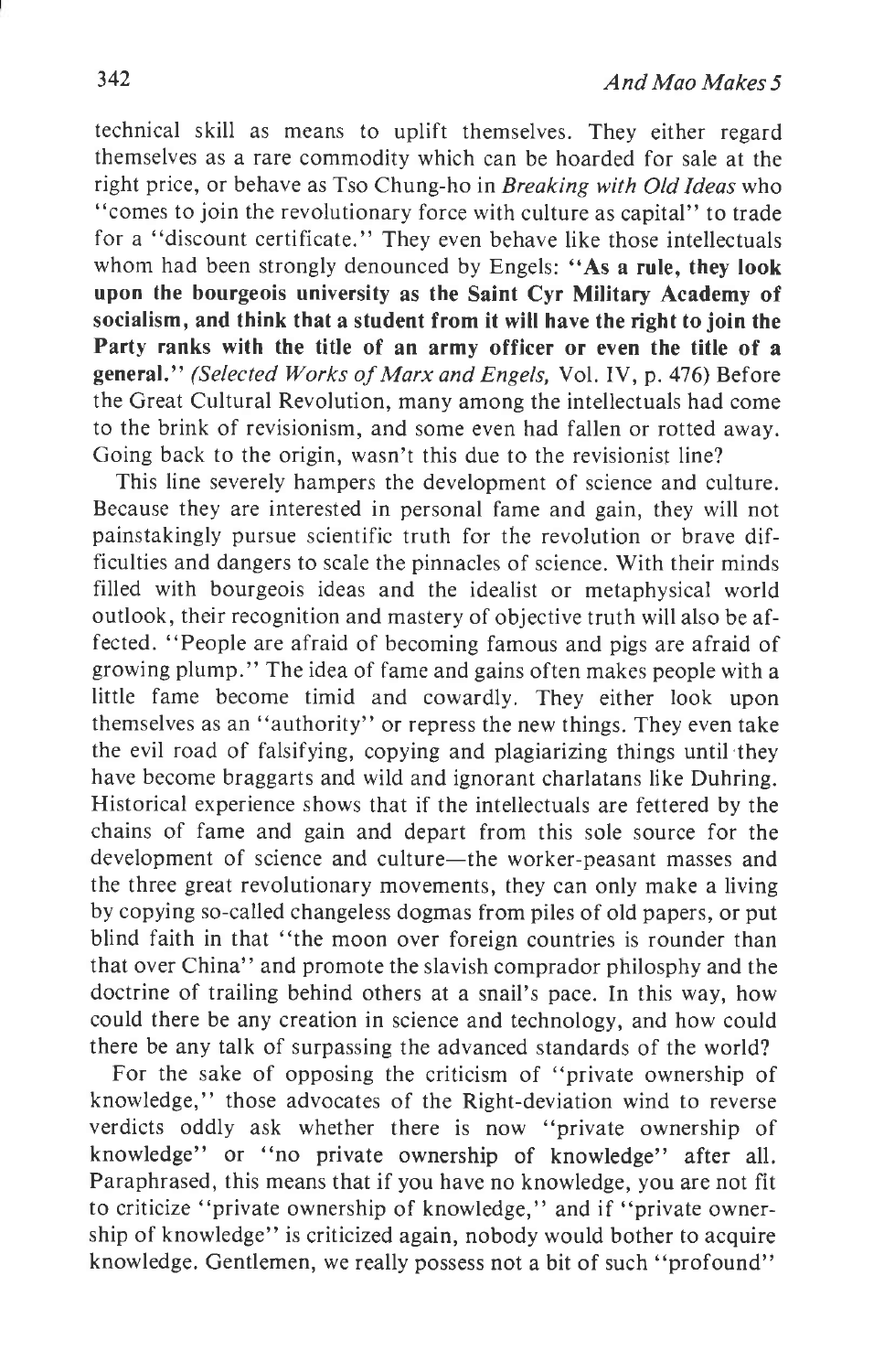knowledge as whether "private ownership of knowledge" is round or flat, and this is also the first time we have the good fortune of hearing it. However, the working class and the poor and lower-middle peasants valiantly fighting on the forefront of class struggle, struggle for production and scientific experiment have most abundant knowledge of the practice of the three great revolutionary movements, and they see most clearly the danger of "private ownership of knowledge" advocated by people like Liu Shao-chi and Lin Piao. As regards the allegation that knowledge will not be learned if "private ownership of knowledge" is criticized, this is but a major exposure of the reactionary nature of the bourgeoisie who contend for what is profitable and refuse to do anything unprofitable, as well as a self-portrayal of the gloomy minds of the concocters of the revisionist absurd arguments. As they see it, knowledge not "privately owned" is equal to an extinct "engine" of life and everything looks dismal. How can there be energy for learning knowledge to speak of?

However, practice shows that only when the intellectuals break away from the restraints of the revisionist line, make a clean break with such traditional concepts as "private ownership of knowledge," "are reeducated by the workers, peasants and soldiers under the leadership of the correct line and thoroughly change their old way of thinking" can they mature healthily and bring their ability and wisdom into full play. Tempered in the Great Proletarian Cultural Revolution and the movement to criticize Lin Piao and Confucius, the broad masses of intellectuals in China are further integrated with the workers and peasants and have taken on a new spiritual outlook. Some of them have also been credited with inventions and creations. The new ranks of the intellectuals of the working class wax stronger with each passing day. On our cultural, educational, scientific and technical front, a vigorous and prosperous scene has appeared. These facts are an effective criticism of the revisionist line of Liu Shao-chi and Lin Piao. They also give the apologists of "private ownership of knowledge" a resounding box on the ear. The fact that the two lines yield two different kinds of results makes us further understand that the correctness or incorrectness of the ideological and political line decides everything. Just as Marx said, only the working class can "turn science from the instrument of class rule into the strength of the people, and the scientists themselves from the peddlers of class prejudices, the parasites of the state chasing after fame and gain and the ally of capital into free thinkers!" (Selected Works of Marx and Engels, Vol. II, p. 422) Aren't those people who describe themselves as "enthusiasts in science" concerned with the intellectuals but are opposed to the criticism of "private ownership of knowlege" and energetically turn back the wheel of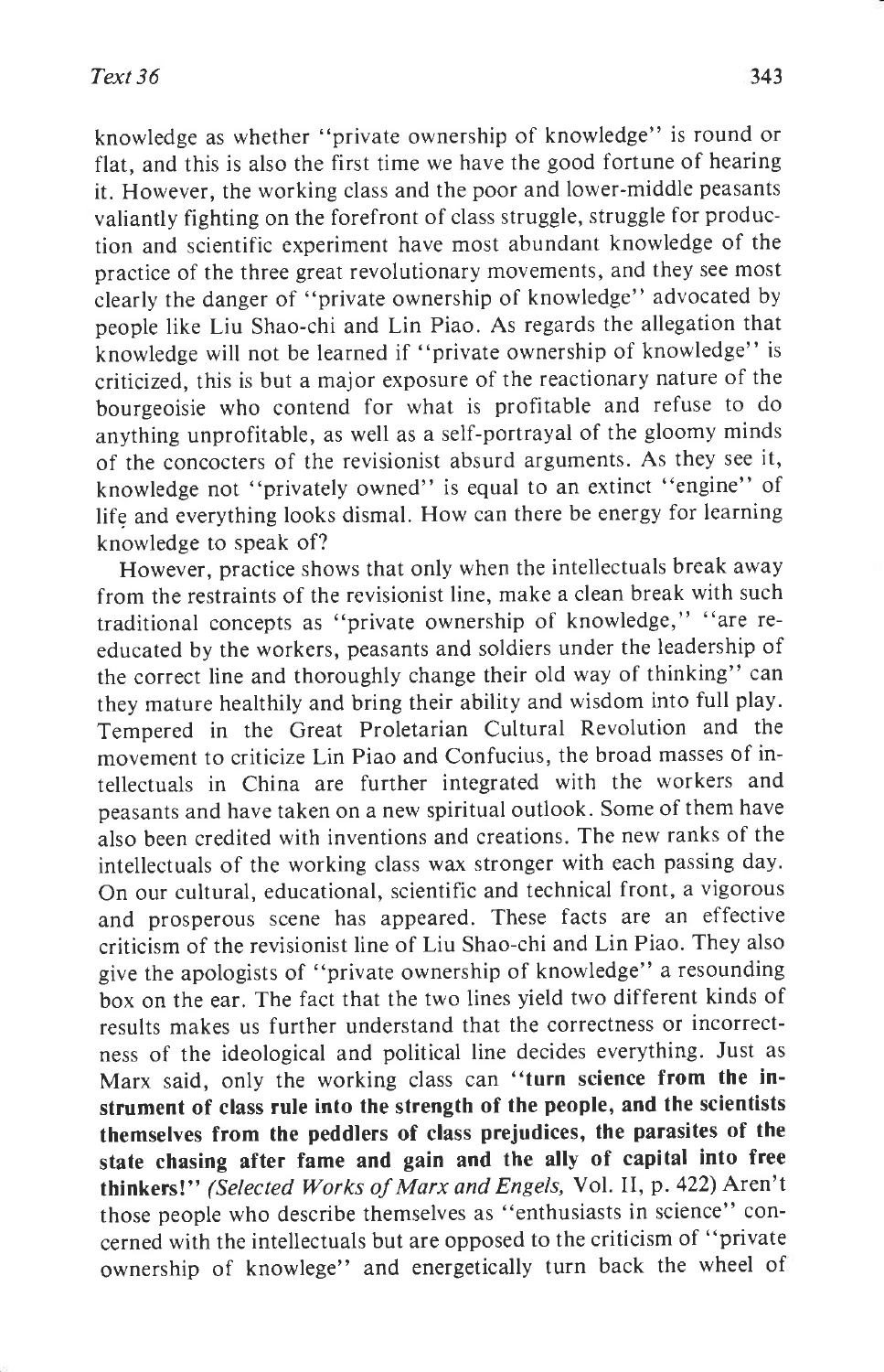history precisely desirous of impeding the development of science and culture and "pulling back the four modernizations" in a vain attempt to turn the broad masses of revolutionary intellectuals once again into "parasites of the state chasing after fame and gain"?

Those big Party lords and big warlords of the Lin Piao type who do not read books and newspapers and have no learning whatsoever frenziedly advocate "private ownership of knowledge" entirely out of the counter-revolutionary need of the exploiting classes. What then is their reactionary political objective after all?

Lin Piao wrote in his sinister notes: "Knowledge is the business of the intelligentsia." A very important member of the Lin Piao anti-Party clique also wrote: "Let everybody take part in practice" and "let theory go to a few people." They completely separated practice from theory, and "everybody" or the worker-peasant-soldier masses from the "intelligentsia" and stood them against each other. Such "few people" who monopolize "theory," look upon knowledge as their monopoly and ride roughshod over the people can only be the bourgeois spiritual aristocracy, and they naturally are not included in what is called "let everybody take part in practice." What is the difference between this kind of wild rumor, which openly publicizes the monopoly of culture and theory by "a few people" so as to widen with every effort the disparity between physical labor and mental labor, and the teachings of Confucius and Mencius, such as, "the people may be made to follow a path of action, but they may not be made to understand it" and "those who labor with their minds govern others; those who labor with their strength are governed by others"? This is entirely the same kind of trash of the Soviet revisionists who call for "the leadership of the intellectuals with the actual work carried out by the workers."

Beginning in 1956, that unrepentant capitalist roader within the Party publicized that "the cadres who are weil versed in production techniques and other kinds of specialized vocational knowledge form the basic force in building socialism." By 1957, he clamored that "the White experts are of advantage to the People's Republic of China" and it was necessary to "cherish and praise" those intellectuals taking the "White expert" road. The reactionary stand and world outlook of the bourgeoisie determine that he is "in communion" with Lin Piao and company. All of them wish that they could knock down the broad masses of workers, peasants and soldiers with one blow so that the bourgeois intellectuals could continue to preserve their "hereditary territory" in cultural, educational, scientific and technical circles. This absolutely cannot be tolerated.

There is a jargon credited to Lin Piao: "lmplement a policy of special privileged treatment to bring up pace-setters." As a represen-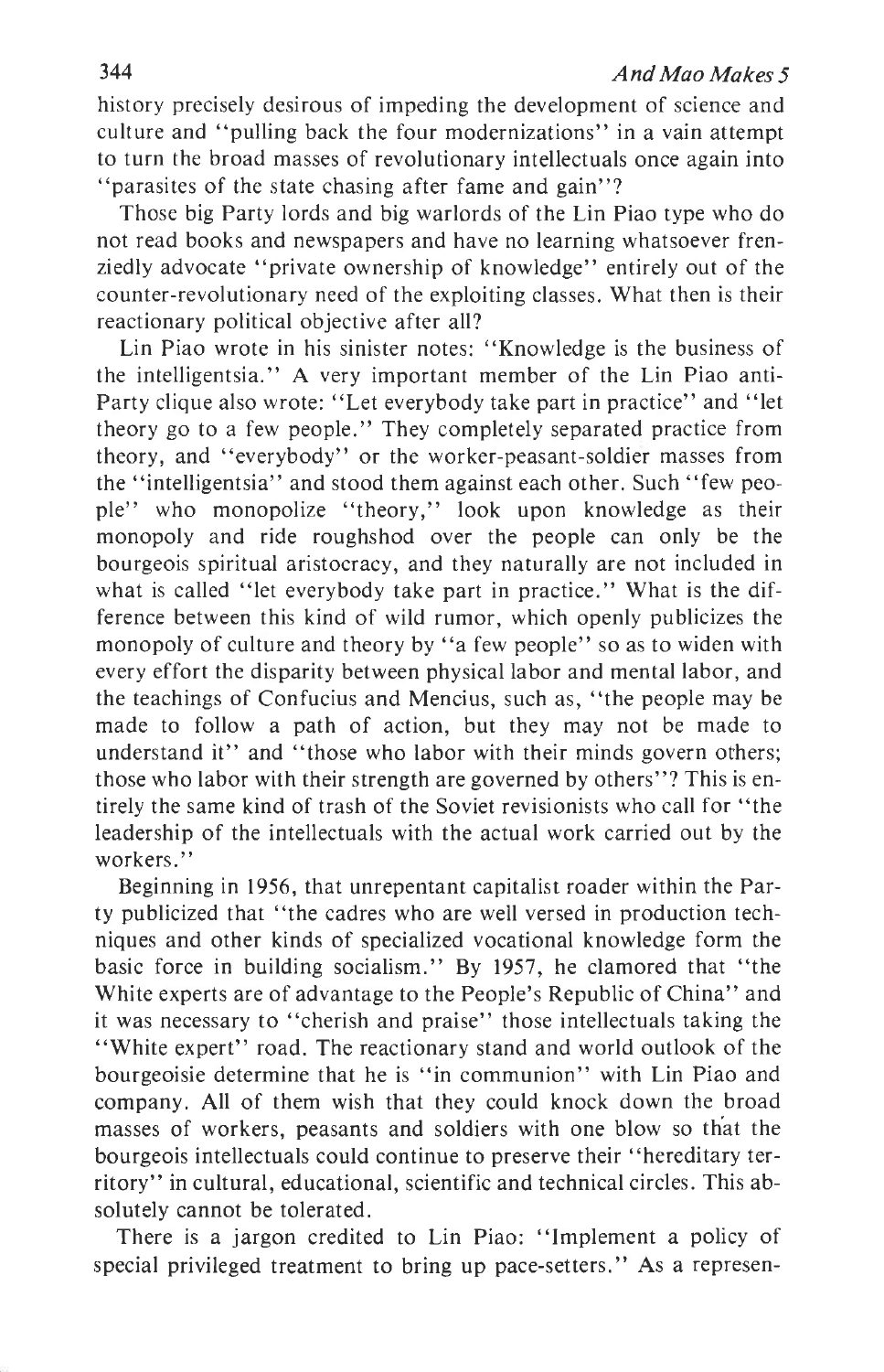## $Text\,36$  345

tative of the new and old bourgeoisie, Lin Piao also pinned his hope on energetically bringing up new bourgeois elements. Lin Li-kuo belonged to such a category. Lin Piao and company cried, "Universities are run by us!" He asked Lin Li-kuo and his ilk to get hold of knowledge and technique in certain fields for the counterrevolutionary cause. He also made use of his unique conditions to enable them to get in touch with abundant feudal, capitalist, revisionist and imperialist ideology and culture so as to give them a course of reactionary education. He also gave them all kinds of prerogatives in the political and economic fields. This was Lin Piao's "implementation of a policy of special privileged treatment." The new bourgeois elements of the Lin Li-kuo type also became the sworn confederates and backbone elements of the counterrevolutionary coup d'etat unleashed by the Lin Piao anti-Party clique, and played the role of pace-setters in restoring capitalism.

It can be seen from this that the fundamental object of people of the Lin Piao type in publicizing "private ownership of knowledge" is to effect the monopoly of knowledge by a few exploiters and to bring up a spiritual aristocracy so as to extend their social foundation for the practice of "subduing one's self and returning to propriety" on a large scale. In the final analysis, in this opposition to the criticism of "private ownership of knowledge," those who whip up the Right-deviation wind to reverse verdicts also seek to preserve this piece of "fertile land" for restoring capitalism. This once again makes us understand that for the sake of preventing people of the Lin Piao type from coming into power, the proletariat must exercise all-round dictatorship over the bourgeoisie in the superstructure including all spheres of culture. It must oppose bourgeois prerogatives, restrict bourgeois rights and realize Chairman Mao's instruction on "imparting knowledge to the working people and requiring the intellectuals to take up manual work." It must energetically foster new things with communist factors, gradually narrow the three major differences until they are eliminated in the end in the future, and strive to create conditions that will make it impossible for the bourgeoisie to survive and to emerge again.

Chairman Mao teaches us, "In the world today all culture, all literature and art belong to definite classes and are geared to definite political lines." The criticism of "private ownership of knowledge" seeks to eliminate the pernicious influence of the revisionist line of people of the Liu Shao-chi and Lin Piao type, and to call on the broad masses of intellectuals to further correctly orient the line, solve the question of for whom, and hence master more properly cultural and scientific knowledge for the revolution and consciously serve the workers, peasants and soldiers as well as proletarian politics.

The advocates of the Right-deviation wind to reverse verdicts say that the criticism of "private ownership of knowledge" means that